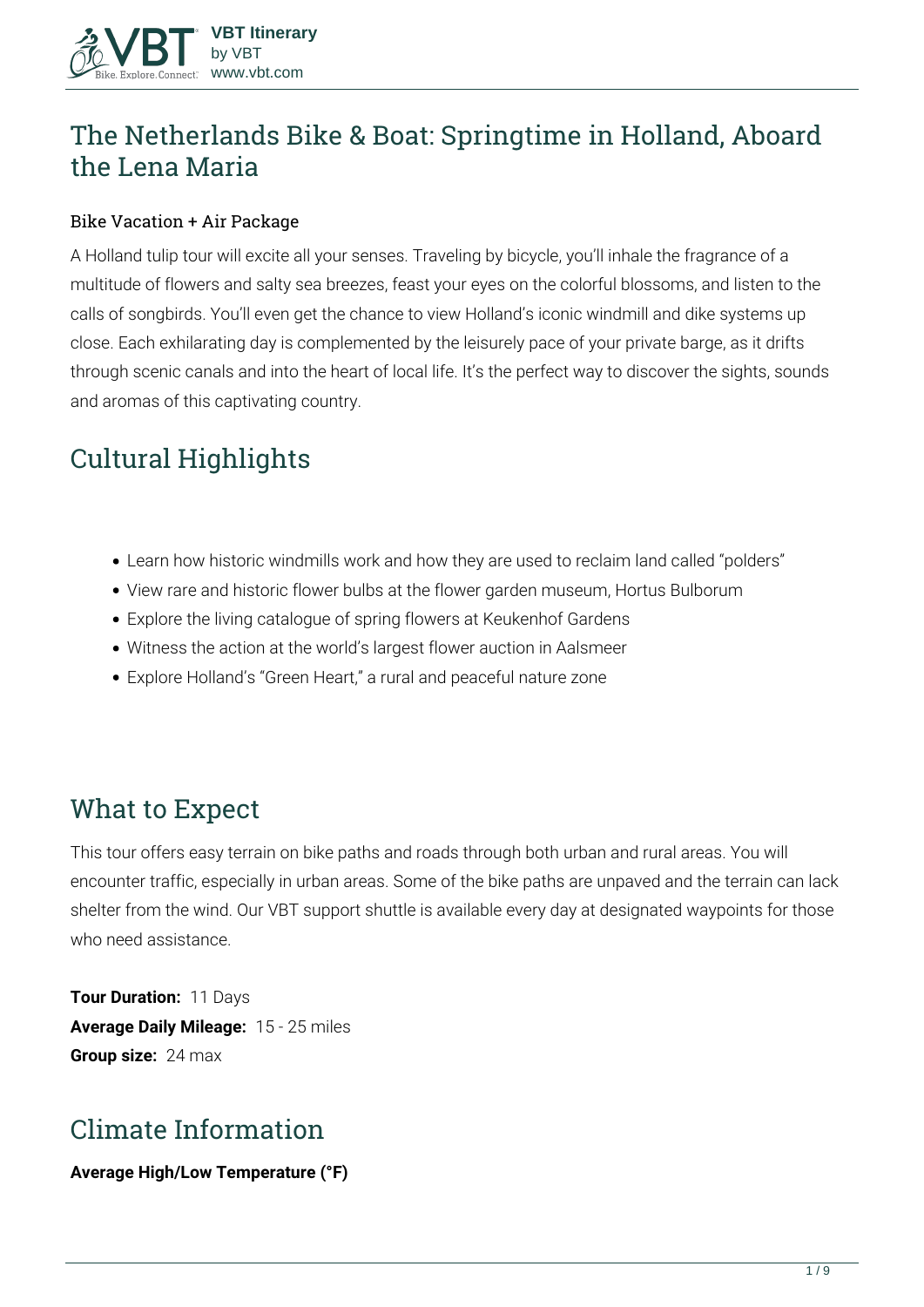

Mar 48º/37º, Apr 53º/40º, May 61º/46º

#### **Average Rainfall (in.)**

Mar 3.5, Apr 1.5, May 2

# **DAY 1: Depart from the United States or Canada**

All you have to do is get to the airport. On our Air Packages, we'll take care of the rest, handling all the logistics, so you can travel with peace of mind. Spend your first night aloft and arrive refreshed for an unforgettable trip.

## **DAY 2: Arrive in Amsterdam / Travel to Den Haag**

A VBT representative will greet you at the Amsterdam airport to start your adventure off right. A complimentary car service will whisk you to your centrally located hotel in Den Haag. From here, you are perfectly positioned to explore this charming city at your leisure.

## **DAY 3: Embark barge / Cruise to Zaanse Schans**

After an included breakfast, make sure your luggage is packed and ready to be transported to the barge. At 11:30 a.m., meet a VBT representative in the hotel lobby and travel to the barge. Be sure to pack a bite for lunch as the next included meal is dinner.

You will board the barge around 12:30 p.m. for a 1:00 p.m. departure. At the docks, meet the barge crew and your VBT trip leaders, who will welcome you aboard with light refreshments. Then, cruise out of Amsterdam, sailing along the Noordhollands—the waterway connecting Amsterdam to the North Sea—passing the recently built movie museum EYE.

After a brief sail, the barge moors near Zaanse Schans, next to a working sawmill which is run purely on wind power. You will pedal along the canal on your warm-up ride, rejoining the barge at the mooring. Cycling past traditional green painted houses, warehouses, and windmills, you're sure to feel as if you are pedaling through bygone centuries.

This evening, gather on board with the group for a welcome dinner.

**Today's Ride Choices**

**Afternoon** Zaandam Warm-up — 5 km (3 miles)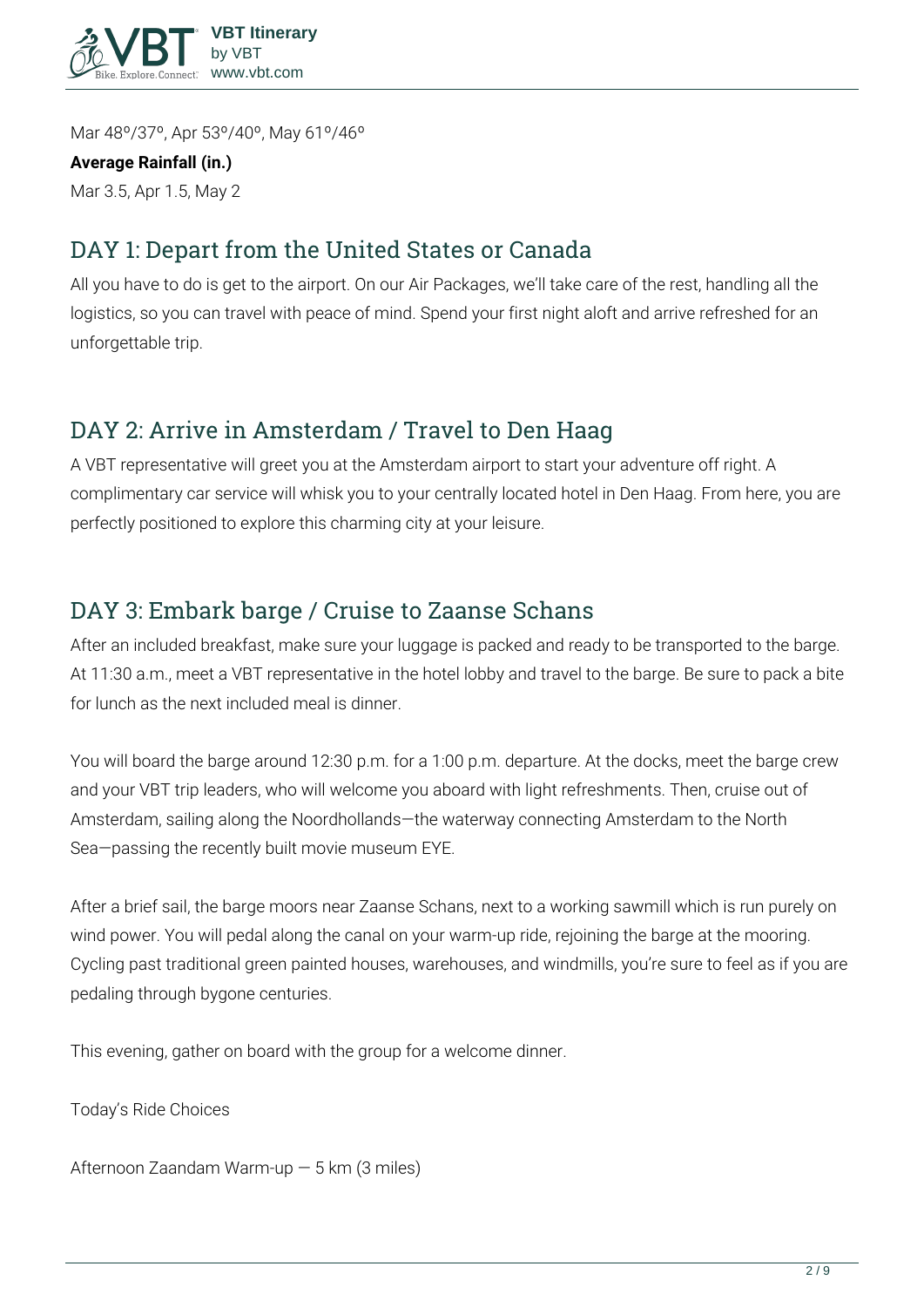

**What to Expect:** The route provides a glimpse into Zaandam's industrial heritage as it passes along local cocoa and peanut factories. Continue to a small neighborhood of traditional houses. This is a good opportunity to practice reading the signs of the Dutch Bike Network System.

**Cumulative Distance Range:** 5 km (3 miles)

**Included Meals:** Breakfast, Dinner

# **DAY 4: Cycle to De Rijp / Visit Schermerhorn Windmill Museum / Alkmaar**

Today, your barge continues along the River Zaan and the Knollendammer Canal to the town of Alkmaar, famed for its cheese trade. After breakfast, you will cycle past lakes and water management systems to the beautiful town of De Rijp. Once there, you'll understand why the famous water engineer Jan Adriaanszoon Leeghwater referred to it as "the finest village in Holland." Centuries of history are can still be seen in De Rijp's wooden facades, as well as its beautiful church complete with stained glass windows dating back to 1655, lock, and town hall.

From here, continue across the Beemster Polder, an almost untouched piece of low-lying land reclaimed from the water. In 1612, Dutch engineers, using a system of dikes and windmills, drained marshes and bogs, and converted the land into pasture. Today, the Beemster Polder is a UNESCO World Heritage site. Nourished by sea water, the clay soil is nutrient and mineral-rich, with a distinctive slate blue color. Grass grown in this soil is especially lush and makes the milk produced by cows that graze here unusually sweet and creamy. The local Beemster cheeses are celebrated for their exceptional flavor.

Your next stop is the former windmill complex of the Schermer Polder which includes the Schermerhorn Windmill Museum. The museum provides you with complete access, from top to bottom, allowing you to follow the fascinating mechanics of the mill in a unique setting. A short ride takes you to a local "care farm" where people with special needs are employed and you can enjoy a picnic lunch.

Continue cycling along this delightfully flat land to Alkmaar. The town is known as a Dutch cheese city, but that is only a small part of its story. As you explore the streets this evening, you'll be amazed by the beauty of Alkmaar's Old Town, with its well-preserved 17th-century buildings and narrow, winding canals.

Dinner will be served on our barge this evening.

**Today's Ride Choices**

**Morning** Zaanse Schans to Lunch — 24 km (14 miles)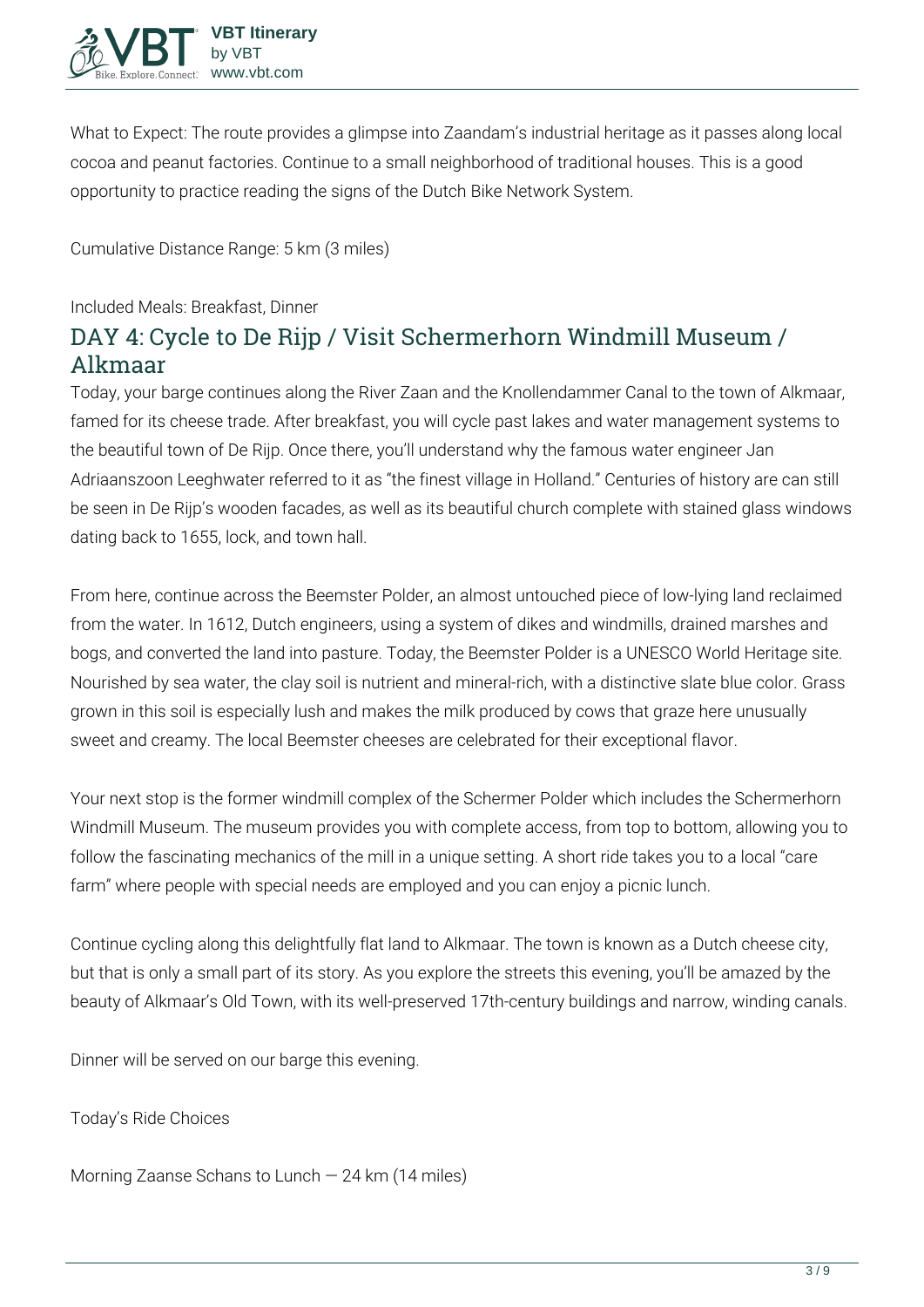

**Afternoon** Lunch to Alkmaar — 17 km (10 miles) | Additional Bergen Loop — 18 km (11 miles)

**What to Expect:** After a guided visit to the Het Jonge Schaep sawmill, your route follows the Dutch windmill theme. We depart Zaanse Schans and ride along the Zaan River, stopping at Spijkerboor for the local ferry across the dike. From here, cycle to the pretty town of De Rijp. Soon, you will see many of the windmills for which the Netherlands are known. In Schermermolen, you can stop to learn about the inner workings of one of those windmills. From there, it's a short jaunt to the "care farm" where you will enjoy your picnic lunch. If you wish, you can take the shuttle to Alkmaar, but those continuing to ride will enjoy scenic open countryside all the way to your destination.The extra-long option today includes a loop to picturesque Bergen before arriving at your barge in Alkmaar.

**Cumulative Distance Range:** 24 – 59 km (14 - 35 miles)

#### **Included Meals:** Breakfast, Lunch, Dinner

### **DAY 5: Guided tour of Hortus Bulborum / Cycle to the North Sea coast and Haarlem**

After an early breakfast you'll cycle to the Hortus Bulborum, a unique garden museum dedicated to the preservation of rare and historic bulbs. More than 4,000 tulips, daffodils, hyacinths, and other flowers blossom throughout the museum's five-plus acres of flowerbeds. Each spring, they burst forth in a dazzling array of fragrances and colors, as you'll discover on a guided tour.

From there, it's a short ride to our lunch spot, a café situated right on the beach. Enjoy the sweeping views before continuing on bike paths through the sand dunes of the North Sea Coast to the town of Beverwijk. A local ferry will take you across the North Sea Canal which is a major shipping route. Back on land, you can choose to shuttle or cycle to Haarlem.

Haarlem is a pretty city of cobblestone streets, historic buildings, canals, grand churches, cozy bars, topnotch restaurants, and antique shops. After coasting into town, you'll enjoy a short walking tour through the historic city center with your trip leaders. You'll dine on your own tonight at any of the local establishments before returning to the barge which is moored in Haarlem overnight.

**Today's Ride Choices**

**Morning** Alkmaar to Lunch — 29 km (18 miles)

**Afternoon** Lunch to IJmuiden ferry — 18 km (11 miles) | IJmuiden ferry to Haarlem — 16 km (10 miles)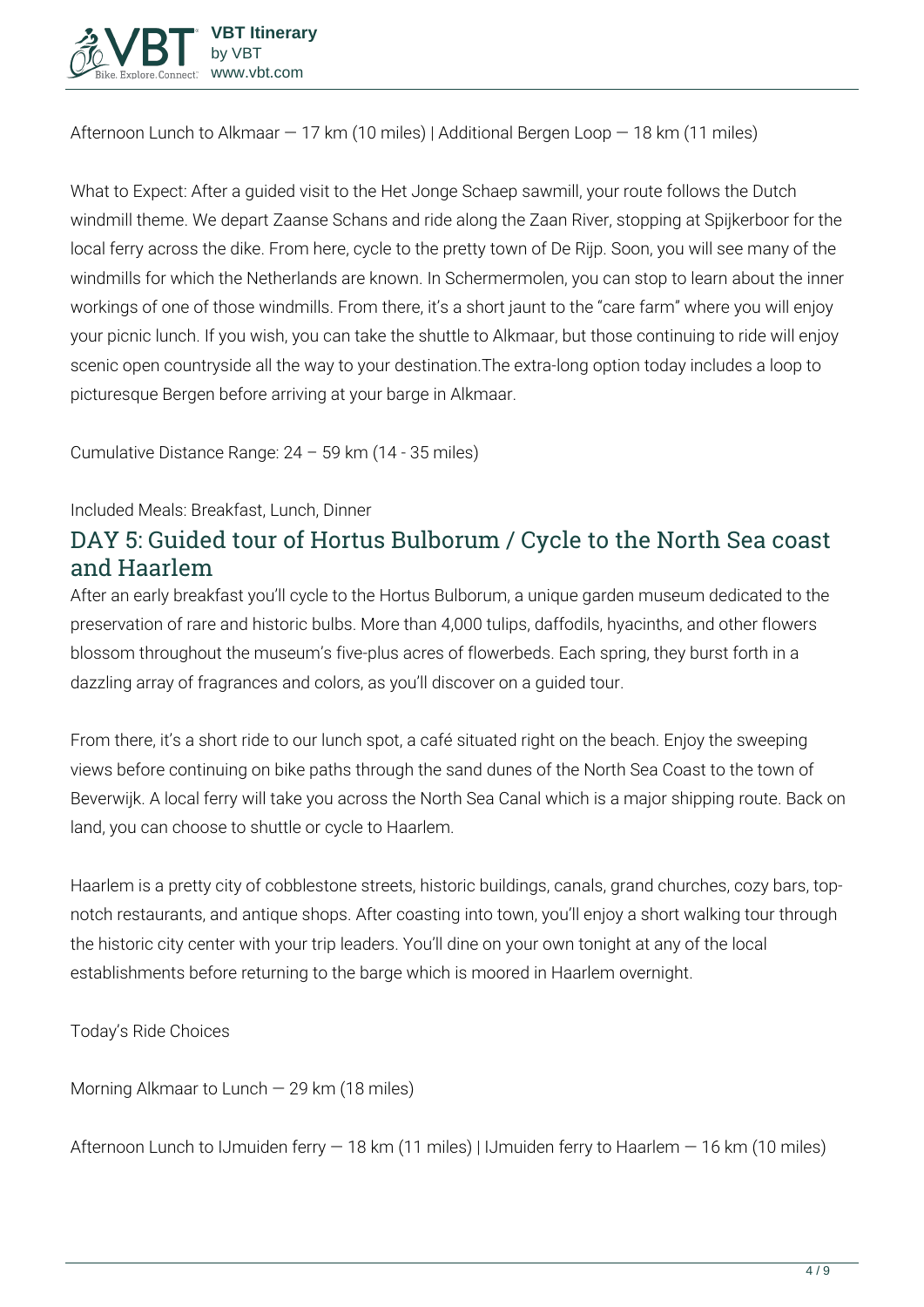**What to Expect:** Today's ride, the first of two days filled with flowers, passes through blossoming fields and sand dunes. The first bulbs emerge soon after leaving Alkmaar and you'll have the opportunity to admire them in Limmen at Hortus Bulborum. In Castricum, we'll all have lunch together at one of the town's beachfront cafés with stunning North Sea views. You'll burn off those calories by continuing the ride through sand dunes before boarding a ferry which will cross the North Sea Channel. If you're still feeling energetic, there is an additional cycling loop through the dunes into the city of Haarlem but others may opt for a van shuttle to the barge.

**Cumulative Distance Range:** 29 – 63 km (18 - 39 miles)

**Included Meals:** Breakfast, Lunch

# **DAY 6: Keukenhof Flower Park / Leiden**

Today is another day with an early start, the better to catch the flowers opening in the early morning light. You'll ride through gorgeous blooming bulb fields to Keukenhof, famed for its magnificent flower gardens. The 80-acre park boasts more than 9 miles (14.4 km) of footpaths winding among over seven million tulips, hyacinths, daffodils, and other flowers, designed to excite the senses in a truly beautiful setting.

From there, you'll cycle through more blossoming bulb fields on your way to Leiden, a vibrant town bisected by canals and filled with attractive guild houses. The birthplace of the Dutch master Rembrandt, Leiden is home to the Netherlands' oldest university. The town also has a connection to Colonial American history. In the early 17th century, Protestants fleeing persecution elsewhere in the Low Countries, France, and England found a warmer welcome in Leiden. Notable among these Protestants was a group led by John Robinson, who would later sail to America aboard the *Mayflower*.

This evening, enjoy dinner on board before joining your trip leaders for a short walk into Leiden where the barge will be moored overnight.

**Today's Ride Choices**

**Morning** Haarlem to Keukenhof Gardens — 23 km (14 miles)

**Afternoon** Keukenhof Gardens to Leiden — 19 km (12 miles) | Additional Keukenhof Loop — 14 km (9 miles)

**What to Expect:** Ride on country roads through flowering fields on your way to world-famous Keukenhof Gardens. After leaving Haarlem, your bike route touches the ancient Manpad at the foot of the dunes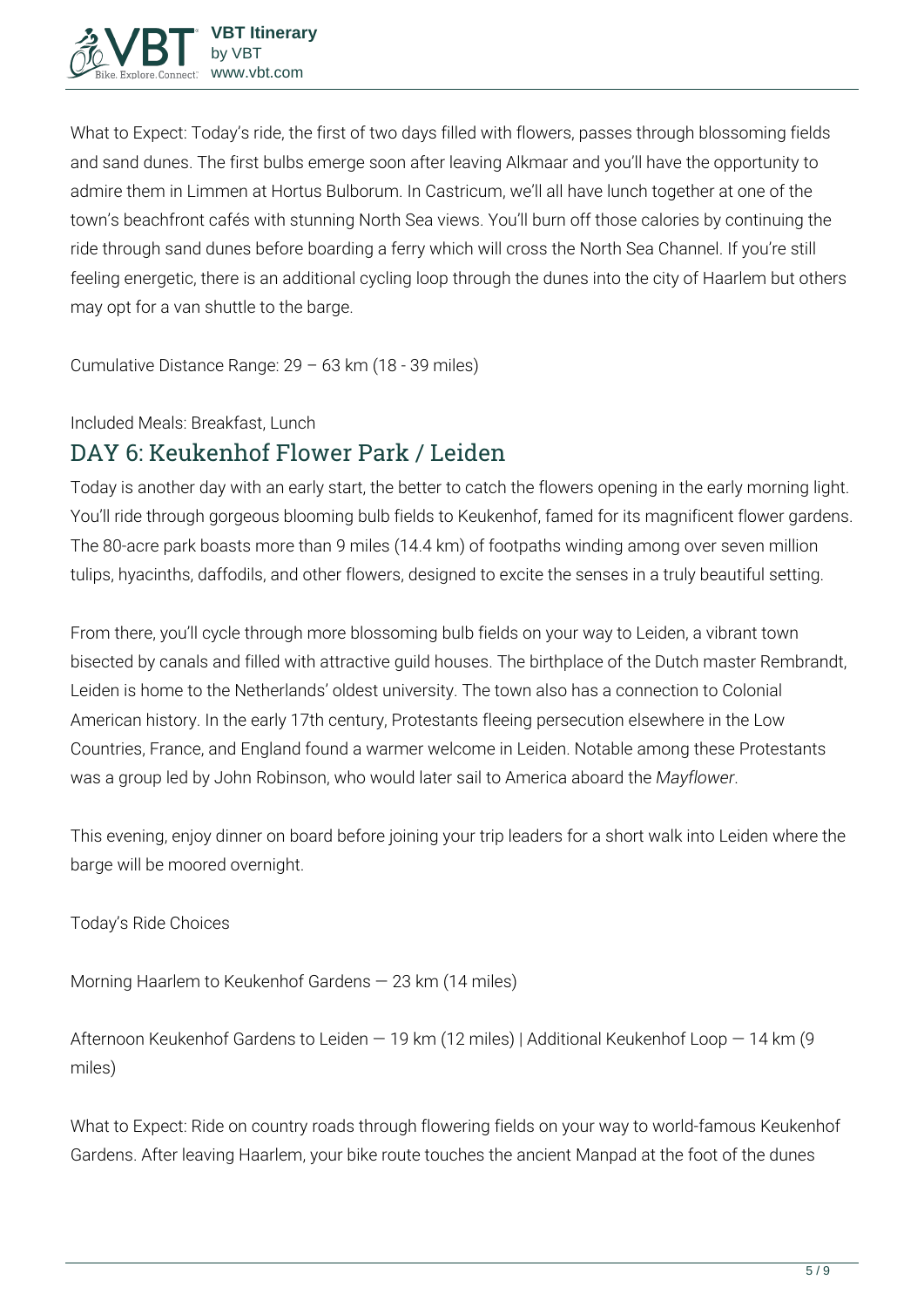

before moving further inland through an older flower-growing area. Midway to Leiden you have an included visit to Keukenhof Gardens. The ride continues through more fabulous Dutch flower fields, then passes through the narrow main street of Warmond village. After a ferry crossing, you'll continue cycling a bike route along the Zijl River. In Leiden, you'll join the barge at its mooring site. If you wish to add a longer loop option, you'll spend less time in Keukenhof Gardens. Please advise your trip leaders if you are riding the extra loop and let them know when you return to the Keukenhof parking lot.

**Cumulative Distance Range:** 23 – 56 km (14 - 35 miles)

**Included Meals:** Breakfast, Dinner

### **DAY 7: Cheese farm visit / Gouda**

This morning, cruise out of Leiden and start your ride through verdant pastures and small farms, famous for cheese production. Near Zoeterwoude, you can stop to visit one such farm and meet the owners, Karin and Sjaak van Veen, and their animals. The farm has been in their family for more than 100 years. Here, you will learn about the cheese-making process  $-$  and enjoy the opportunity to taste the results.

Continue through open polder landscapes to Hazerswoude-Dorp. The bike path out of town has an intimate feel as it passes through residential gardens, leading you all the way to Gouda.

Gouda's namesake cheese is among the Netherlands' best-known exports. The town's compact center is entirely ringed by canals and this evening you can stroll its spacious market square and see the grand Gothic town hall. The main church of Gouda, devoted to Saint John, is world famous for its stained-glass windows. Your early afternoon arrival gives you plenty of time to explore and find a local restaurant for dinner on your own.

**Today's Ride Choices**

**Morning** Zoeterwoude to Boskoop optional Lunch — 25 km (15 miles)

**Afternoon** Boskoop to Gouda — 10 km (6 miles) | Gouda to Haastrecht Loop — 10 km (6 miles)

**What to Expect:** You'll enjoy breakfast on the barge along the Old Rhine River as you head to the start of today's adventure. After a short ride, you'll tour a cheese farm with the opportunity to taste their wares. The rest of your ride is through the region of Hazerswoude and Boskoop where plants and young trees are commercially grown. Your ride will end when you meet the barge in Gouda, an old cheese market city of international fame, and you'll have plenty of free time to explore the area. If you want to continue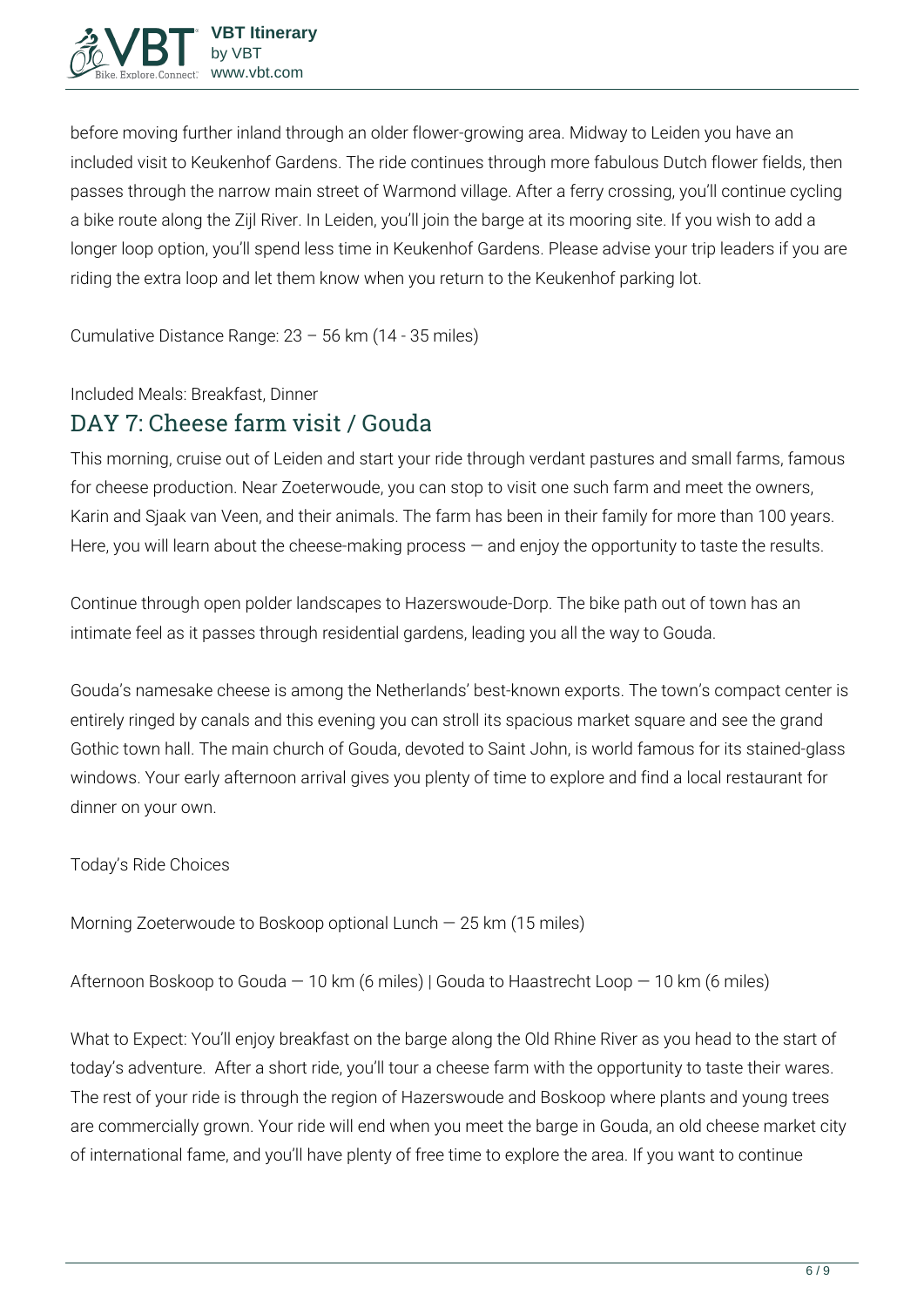

cycling, you can add an extra loop that leaves directly from the barge to Haastrecht, an ancient little town with a famous bike shop (Slingerland).

**Cumulative Distance Range:** 23 – 56 km (14 - 35 miles)

**Included Meals:** Breakfast

### **DAY 8: Gouda / Alphen / Tolhuissluis**

Leave Gouda this morning and pedal alongside peat lakes and onto the banks of the narrow Rhine River to Alphen aan de Rijn where you will board the barge for lunch.

Afterward, you have the option to either cycle or cruise through a pretty stretch known as the "Groene Hart" (Green Heart)—a rural region of lush meadows, tranquil peat lakes, and abundant birdlife. If you are cycling, you will meet the barge at Tolhuissluis, then cruise along the River Amstel to the next overnight mooring point at Uithoorn.

Enjoy dinner aboard our barge this evening.

**Today's Ride Choices**

**Morning** Gouda to Alphen aan den Rijn — 26 km (16 miles)

**Afternoon** Alphen aan den Rijn to Tolhuissluis — 24 km (14 miles)

**What to Expect:** The first part of the ride passes through Reeuwijkse Plassen, a lake area created by peat digging. After passing the town of Bodegraven, you will continue along the Old Rhine River for a barge lunch in the city of Alphen aan den Rijn. After lunch, feel free to relax and enjoy the afternoon on board your mobile home or continue on cycling through lush meadows and lakes on a pretty route touching the villages of Langeraar, Rijnsaterwoude, and Leimuiden and the hamlet of Bilderdam before finishing the journey along canals heading to the Tolhuissluis Locks at the Amstel River confluence.

**Cumulative Distance Range:** 26 – 50 km (16 - 30 miles)

**Included Meals:** Breakfast, Lunch, Dinner

#### **DAY 9: Aalsmeer flower auction / Amsterdam**

Rise early today and, after sipping your morning beverage of choice, shuttle to Aalsmeer, the world's largest flower auction. The early start is worth the effort, as you'll experience the frenetic energy inside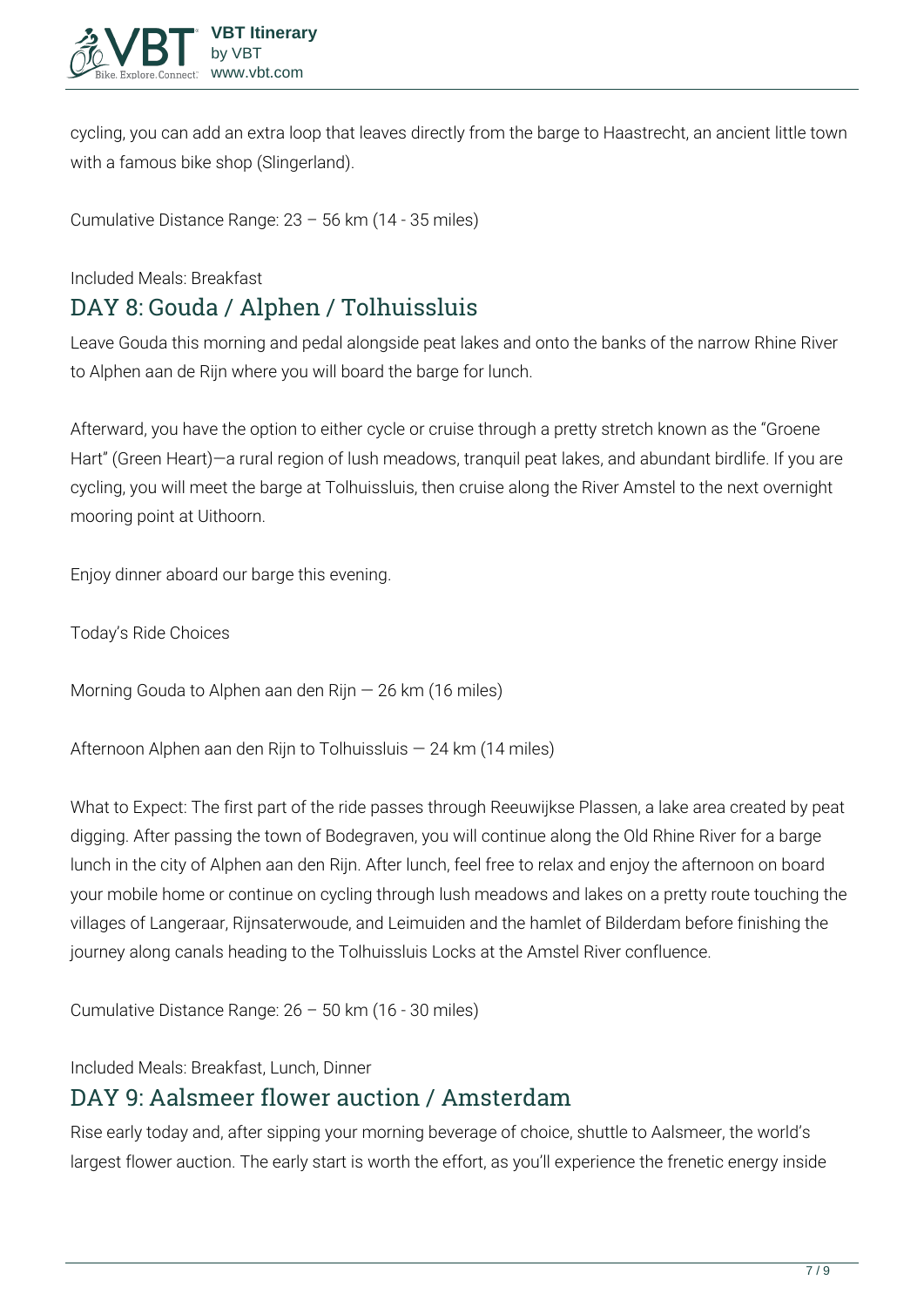

the auction warehouse. Watch as crates of flowers are transported to the auction floor where traders bid against the clock. Marvel at the astonishing volume of beautiful flowers being traded daily from more than ten countries for export throughout the world. Watching the auction from a special gallery, you'll be at the very heart of international flower trade.

After the auction you'll cycle to Uithoorn for brunch before continuing on your final day of cycling. Today's riding options enable you to enjoy another day in the countryside, traveling along the Amstel River and through Amsterdam Forest. Rejoin the barge and cruise into Amsterdam, sampling local Dutch delicacies along the way. Your barge's mooring couldn't be more convenient: It's right in the center of city.

Dine on the barge one last time this evening.

**Today's Ride Choices**

**Morning** Flower Auction to Uithoorn — 8 km (5 miles) | Uithoorn to Amsterdam — 24 km (14 miles) | Via Abcoude Loop — 43 km (26 miles)

**What to Expect:** After the auction visit, cycle to Uithoorn for breakfast onboard your barge. Afterwards, cycle along the Amstel River before cutting across polder into Amsterdam Forest to meet the barge at Nieuwe Meersluis. From here the barge sails back to Amsterdam.

**Cumulative Distance Range:** 8 – 43 km (5 - 31 miles)

**Included Meals:** Breakfast, Dinner

#### **DAY 10: Depart Barge / Discover Amsterdam**

After an included breakfast, say goodbye to your barge crew and trip leaders, then take a short walk to your Amsterdam hotel. After checking in, you have free time for independent exploration. Please note that your room may not be ready at this time, in which case the hotel will store your luggage. Enjoy dinner on your own tonight. VBT provides you with city information that includes recommendations about what to see and do in Amsterdam.

**Included Meals:** Breakfast

### **DAY 11: Departure**

After an included breakfast this morning, complimentary transportation to the Amsterdam airport will be